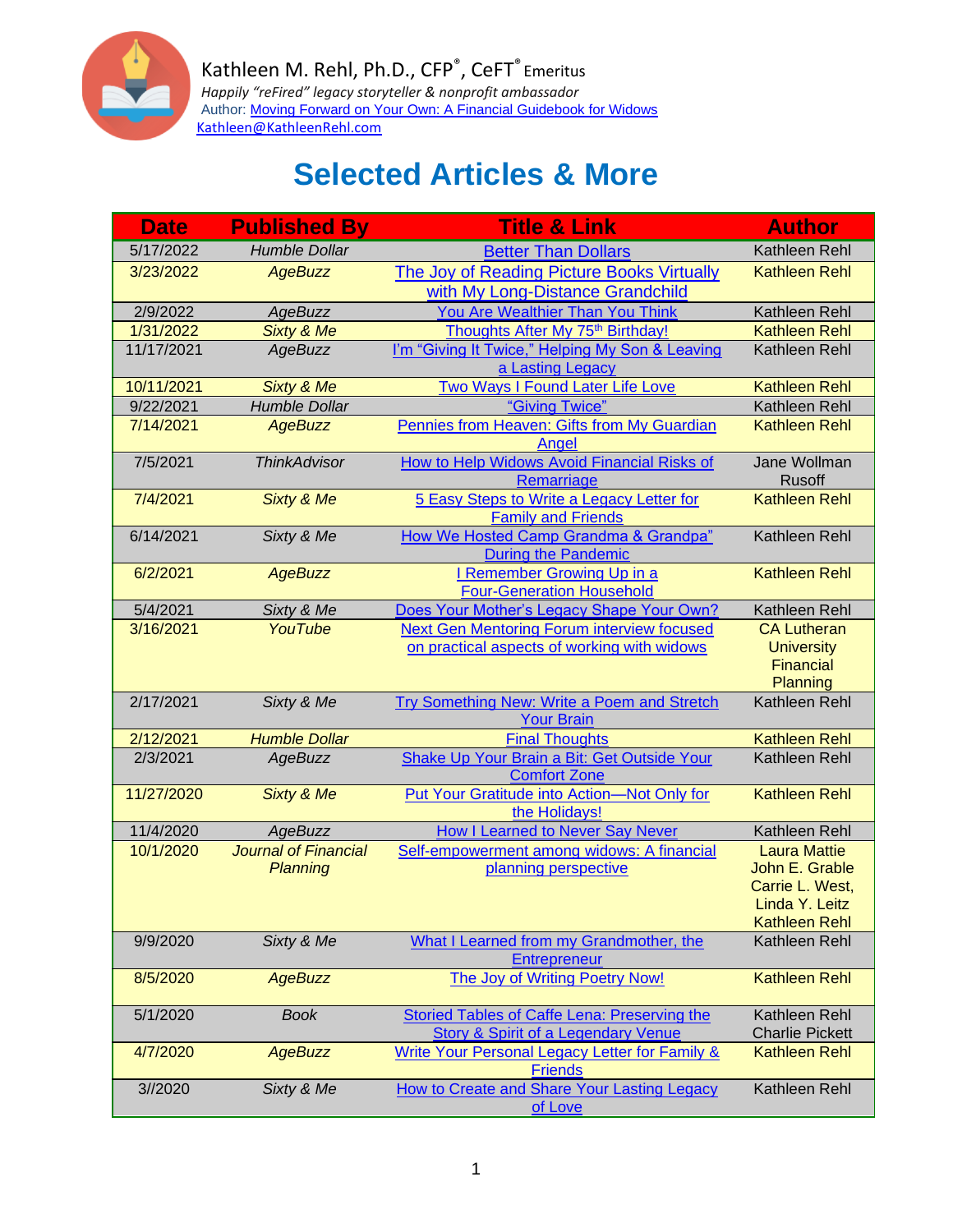

| 3/22/2020  | <b>CNBC</b>                                                          | Widows can lead a rewarding life after grief and<br>growth stages                                                         | <b>Kathleen Rehl</b>                |
|------------|----------------------------------------------------------------------|---------------------------------------------------------------------------------------------------------------------------|-------------------------------------|
| 3/13/2020  | <b>CNBC</b>                                                          | After initial grief, new widows must reexamine<br>their finances                                                          | Kathleen Rehl                       |
| 3/6/2020   | <b>CNBC</b>                                                          | Recent widows need financial guidance after a<br>spouse's death                                                           | <b>Kathleen Rehl</b>                |
| 10/27/2019 | Sixty & Me                                                           | <b>Choose Refirement Rather Than Vintage</b><br>Retirement! These 7 Questions Will Help You<br><b>Find Your Direction</b> | Kathleen Rehl                       |
| 10/23/2019 | <b>AgeBuzz</b>                                                       | <b>Girlfriends Getaway</b>                                                                                                | <b>Kathleen Rehl</b>                |
| 08/09/2019 | Forbes                                                               | <b>How Widows Can Better Manage Their Money</b>                                                                           | John Wasik                          |
| 07/30/2019 | <b>Investment News</b>                                               | <b>Retirement Repair Shop with Mary Beth</b><br><b>Franklin - Episode Seven</b>                                           | <b>Mary Beth</b><br><b>Franklin</b> |
| 07/16/2019 | <b>AgeBuzz</b>                                                       | After The Hearse, Don't Be A Purse Or A<br>Nurse!                                                                         | Kathleen Rehl                       |
| 07/11/2019 | Sixty & Me                                                           | 6 Know-It-All Statements New Widows Don't<br><b>Want to Hear (And Alternatives That Are</b><br><b>Actually Helpful)</b>   | <b>Kathleen Rehl</b>                |
| 06/27/2019 | <b>Center for Retirement</b><br><b>Research at Boston</b><br>College | <b>Widows: Manage Your Grief, Finances</b>                                                                                | <b>Squared Away</b><br><b>Blog</b>  |
| 05/23/2019 | <b>Investment News</b>                                               | Dealing with widows requires empathy and<br>patience                                                                      | <b>Mary Beth</b><br><b>Franklin</b> |
| 05/15/2019 | <b>Reuters</b>                                                       | Depression risk could derail your retirement<br>portfolio                                                                 | <b>Beth Pinsker</b>                 |
| 05/01/2019 | <b>AgeBuzz</b>                                                       | <b>Dollar For Dollar: Determining Your Financial</b><br><b>Strategy As A New Widow</b>                                    | Connie<br>Zuckerman                 |
| 04/13/2019 | <b>The Bulletin</b>                                                  | How grieving widowed spouses can cope with<br>financial matters                                                           | Susan B. Garland                    |
| 04/11/2019 | <b>The New York Times</b>                                            | You're a Widow. Now What?                                                                                                 | Susan B. Garland                    |
| 04/01/2019 | <b>Living Lutheran</b>                                               | <b>Couple shines their light</b>                                                                                          | Erin Strybis                        |
| 03/29/2019 | <b>The Wall Street</b><br><b>Journal</b>                             | <b>Estate Planning for the Uninitiated</b>                                                                                | <b>Anne Tergesen</b>                |
| 03/28/2019 | Humble Dollar                                                        | <b>Better Than Golf</b>                                                                                                   | Kathleen Rehl                       |
| 03/01/2019 | <b>New York Times</b>                                                | You're the 'Money Person' in Your<br><b>Relationship? That's Problematic</b>                                              | <b>Elizabeth Harris</b>             |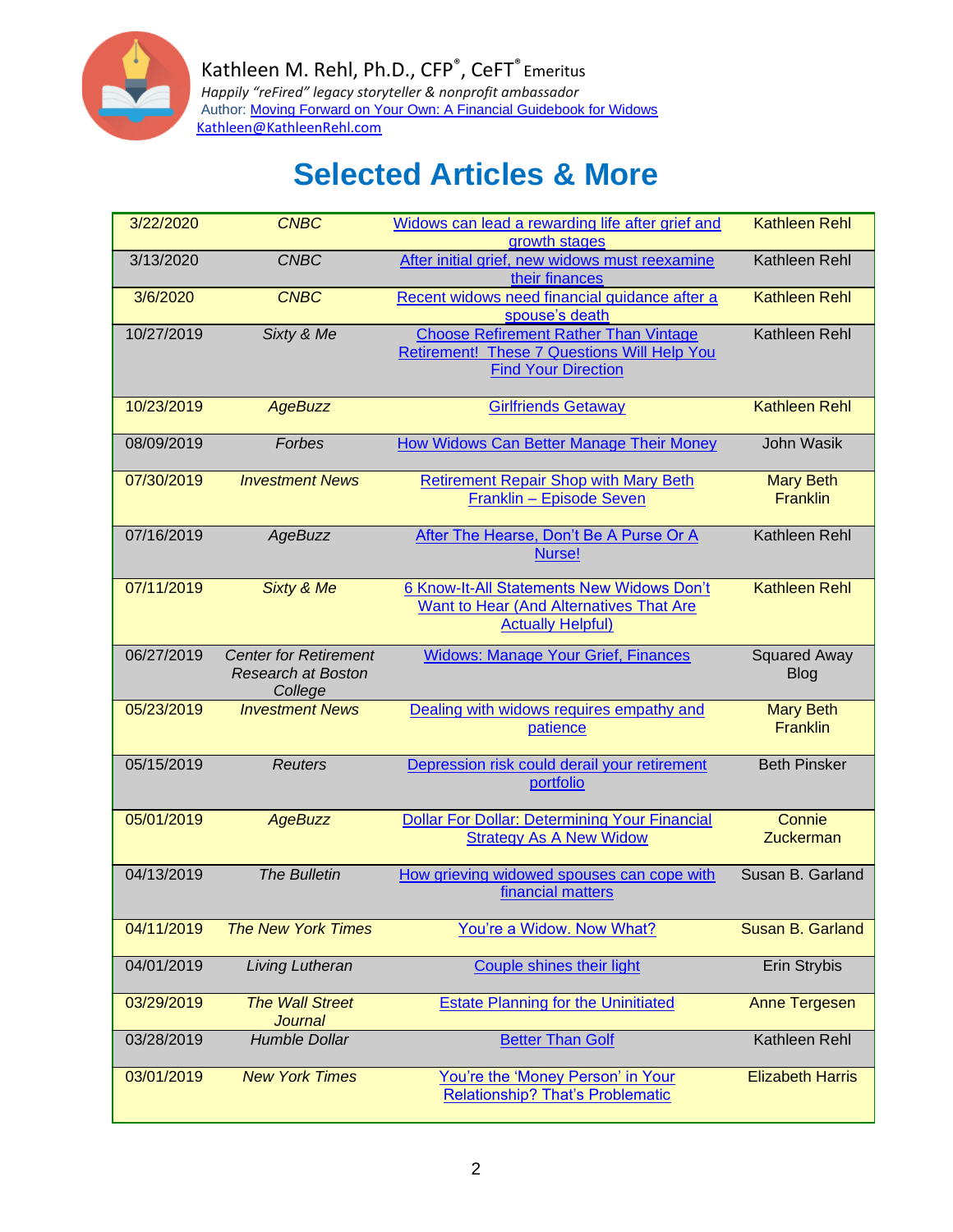

| 02/20/2019 | <b>Think Advisor</b>                    | The 3 Stages of Widowhood, and How Advisors<br><b>Can Help</b>                                                                 | Jane Wollman<br><b>Rusoff</b>                                       |
|------------|-----------------------------------------|--------------------------------------------------------------------------------------------------------------------------------|---------------------------------------------------------------------|
| 02/14/2019 | <b>Next Avenue</b>                      | <b>Next Avenue Readers On What Love Looks</b><br><b>Like</b>                                                                   | <b>Kathleen Rehl</b>                                                |
| 01/08/2019 | Nerd's Eye View                         | <b>#FASuccess Ep 106: Empowering Widows</b><br><b>Financially By Helping Them Navigate The 3</b><br><b>Stages of Widowhood</b> | <b>Michael Kitces</b><br>Kathleen Rehl                              |
| 12/21/2018 | <b>Sixty &amp; Me</b>                   | Don't Make New Year's Resolutions: Mature<br><b>Women Enjoy This Alternative</b>                                               | <b>Kathleen Rehl</b>                                                |
| 12/01/2018 | <b>Insurance News Net</b><br>Magazine   | After The Funeral: Navigating The Three<br><b>Stages of Widowhood</b>                                                          | Kathleen Rehl                                                       |
| 11/17/2018 | <b>New York Times</b>                   | <b>Women Who Become Widows Are Faring</b><br><b>Better Financially</b>                                                         | <b>Tammy LaGorce</b>                                                |
| 11/15/2018 | <b>Time</b>                             | The One Thing Married Women Should do to<br><b>Protect Their Finances Before They Retire</b>                                   | Ryan Derousseau                                                     |
| 11/05/2018 | <b>Humble Dollar</b>                    | <b>Merging Money</b>                                                                                                           | <b>Kathleen Rehl</b>                                                |
| 11/01/2018 | Sixty & Me                              | Marriage After 60: I Love Two Men, With the<br><b>Blessings of Both</b>                                                        | Kathleen Rehl                                                       |
| 08/13/2018 | <b>Sixty &amp; Me</b>                   | How a Getaway With Girlfriends Can Enhance<br><b>Your Friendships in Retirement</b>                                            | <b>Kathleen Rehl</b>                                                |
| 06/20/2018 | <b>Kbkweatlh</b><br>connection          | Do You Want to be Hired or Fired<br>by the New Widow                                                                           | Kathleen Rehl                                                       |
| 5/10/2018  | <b>Sixty &amp; Me</b>                   | <b>What Money Personality Type Are You?</b><br>Spender, Idealist, Star, Avoider Or Something<br>Else?                          | <b>Kathleen Rehl</b>                                                |
| 02/09/2018 | Sixty & Me                              | Never Say "Never" When It Comes To Finding<br><b>Love After A Loss</b>                                                         | Kathleen Rehl                                                       |
| 02/05/2018 | <b>Sixty &amp; Me</b>                   | <b>New Guidebook For Widows Offers Hope,</b><br><b>Financial Wisdom and a Positive Path Forward</b>                            | <b>Margaret Manning</b>                                             |
| 02/01/2018 | <b>Financial Adviser</b><br><b>News</b> | <b>How Advisors Can Tailor Their Services</b><br><b>For Widows</b>                                                             | <b>Karen Demasters</b>                                              |
| 01/19/2018 | <b>USA Today</b>                        | How to prepare financially for being a<br>widow/widower                                                                        | <b>Robert Powell</b>                                                |
| 12/02/2017 | Journal of Financial<br>Planning        | <b>Enhancing Financial Confidence Among</b><br><b>Widows: The Role of Financial Professionals</b>                              | John E. Grable<br>Carrie L. West<br>Linda Y. Leitz<br>Kathleen Rehl |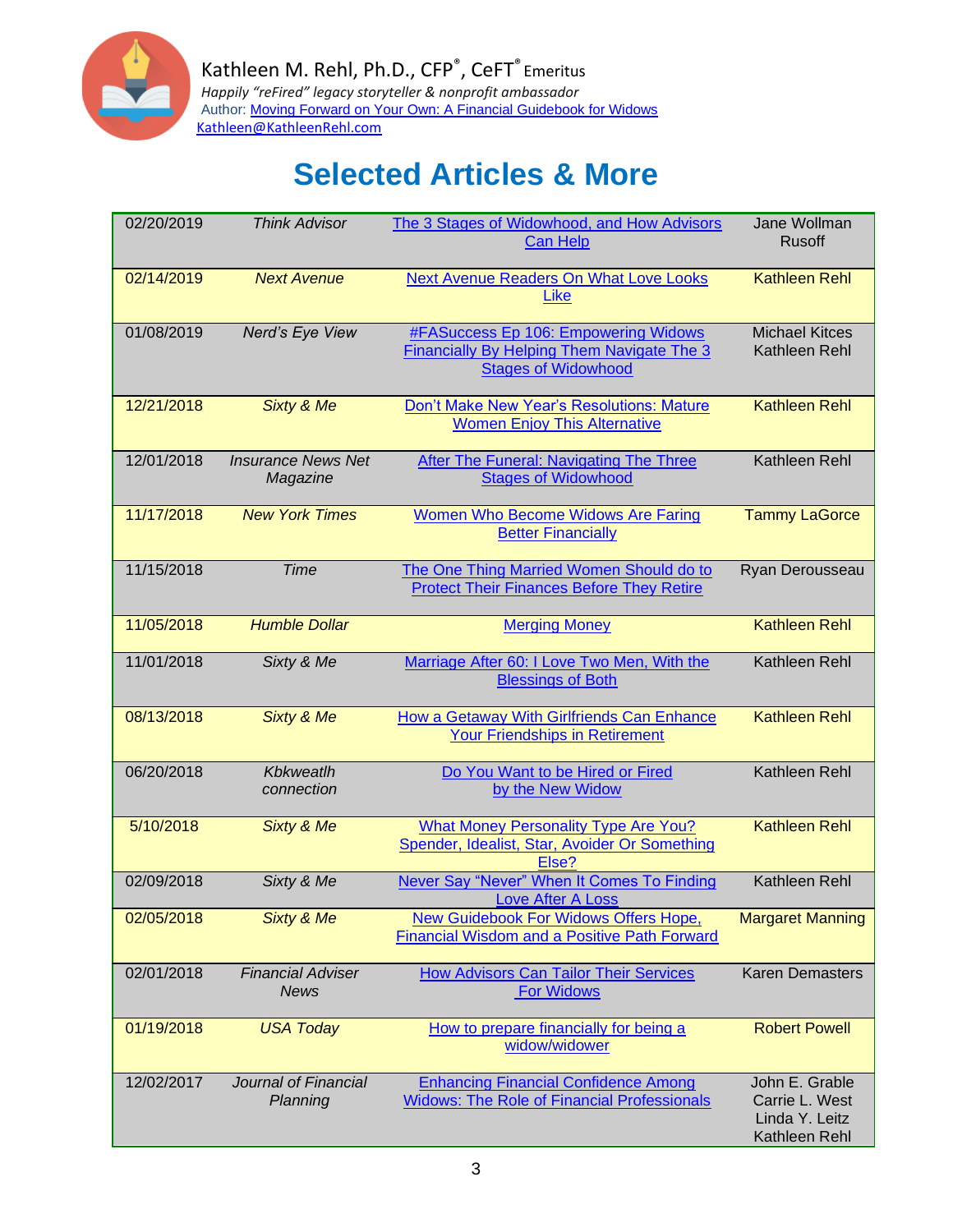

|            |                                                                             |                                                                                                           | Carolyn C. Moor<br>Michele Neff-<br>Hernandez<br><b>Susan Bradley</b>                                                                        |
|------------|-----------------------------------------------------------------------------|-----------------------------------------------------------------------------------------------------------|----------------------------------------------------------------------------------------------------------------------------------------------|
| 10/05/2017 | <b>Sixty &amp; Me</b>                                                       | After 50 Dating: 10 Financial Questions To Ask<br><b>Your Partner Before Committing</b>                   | <b>Kathleen Rehl</b>                                                                                                                         |
| 08/25/2017 | <b>NAPFA Advisor</b><br>Magazine                                            | 10 Questions To Ask Your Widowed Clients<br><b>Who Re-partner</b>                                         | Kathleen Rehl                                                                                                                                |
| 08/21/2017 | Sixty & Me                                                                  | Why Are Mature Women Living With Their<br><b>Partners Rather Than Marrying?</b>                           | <b>Kathleen Rehl</b>                                                                                                                         |
| 07/03/2017 | Sixty & Me                                                                  | Are We Too Old For Boyfriends In Our 60s?                                                                 | Kathleen Rehl                                                                                                                                |
| 06/07/2017 | <b>Seeking Alpha</b>                                                        | 5 Financial Planning Tips For Working With<br><b>Recent Widows</b>                                        | <b>Jack Waymire</b>                                                                                                                          |
| 05/01/2017 | Journal of Financial<br><b>Service Professionals</b><br>Vol. 71, No. 3      | <b>Helping Repartnered Widows Navigate</b><br>Romance and Finance: The Role of Financial<br><b>Advice</b> | Kathleen Rehl<br>Carrie L. West<br>Linda Y. Leitz<br>John E. Grable<br>Carolyn C. Moor<br>Michele Neff-<br>Hernandez<br><b>Susan Bradley</b> |
| 03/18/2017 | <b>Financial Advisor IQ</b>                                                 | Have a Client in Crisis? Take It Slow and Easy                                                            | <b>Pedro Silva</b>                                                                                                                           |
| 03/10/2017 | <b>Advisor Connect:</b><br>Financial Insights &<br><b>Growth Strategies</b> | Will You Be Hired or Fired by the New Widow?                                                              | Kathleen Rehl                                                                                                                                |
| 02/08/2017 | <b>FINRA: The Alert</b><br><i><b>Investor</b></i>                           | <b>Managing Money Through Grief:</b><br>10 Tips for Widows and Widowers                                   | <b>Alice Gomstyn</b>                                                                                                                         |
| 01/13/2017 | Sixty & Me                                                                  | <b>Financial Advice For Widows: 9 Steps To Help</b><br><b>You Get Control And Move Forward</b>            | Kathleen Rehl                                                                                                                                |
| 12/20/2016 | <b>Sixty &amp; Me</b>                                                       | <b>Give Yourself a Legacy Gift By Repurposing</b><br><b>Meaningful Jewelry</b>                            | <b>Kathleen Rehl</b>                                                                                                                         |
| 11/4/2016  | Sixty & Me                                                                  | Financial Advice for Widows: What To Do<br><b>Before You Remarry</b>                                      | Kathleen Rehl                                                                                                                                |
| 10/17/2016 | <b>Reader's digest</b>                                                      | 10 Things You Should Never Say to a Widow                                                                 | <b>Deborah Weiss</b>                                                                                                                         |
| 10/04/2016 | Sixty & Me                                                                  | Love Is Eternal, But, Life Isn't! Facing the<br><b>Chance of Becoming a Widow</b>                         | Kathleen Rehl                                                                                                                                |
| 09/14/2016 | <b>Sixty &amp; Me</b>                                                       | 5 Big Mistakes that Widows Make and<br><b>How to Avoid Them</b>                                           | <b>Kathleen Rehl</b>                                                                                                                         |
| 08/17/2016 | <b>CNBC</b>                                                                 | Suddenly single: The realities of going<br>from two to one                                                | Ilana Polyak                                                                                                                                 |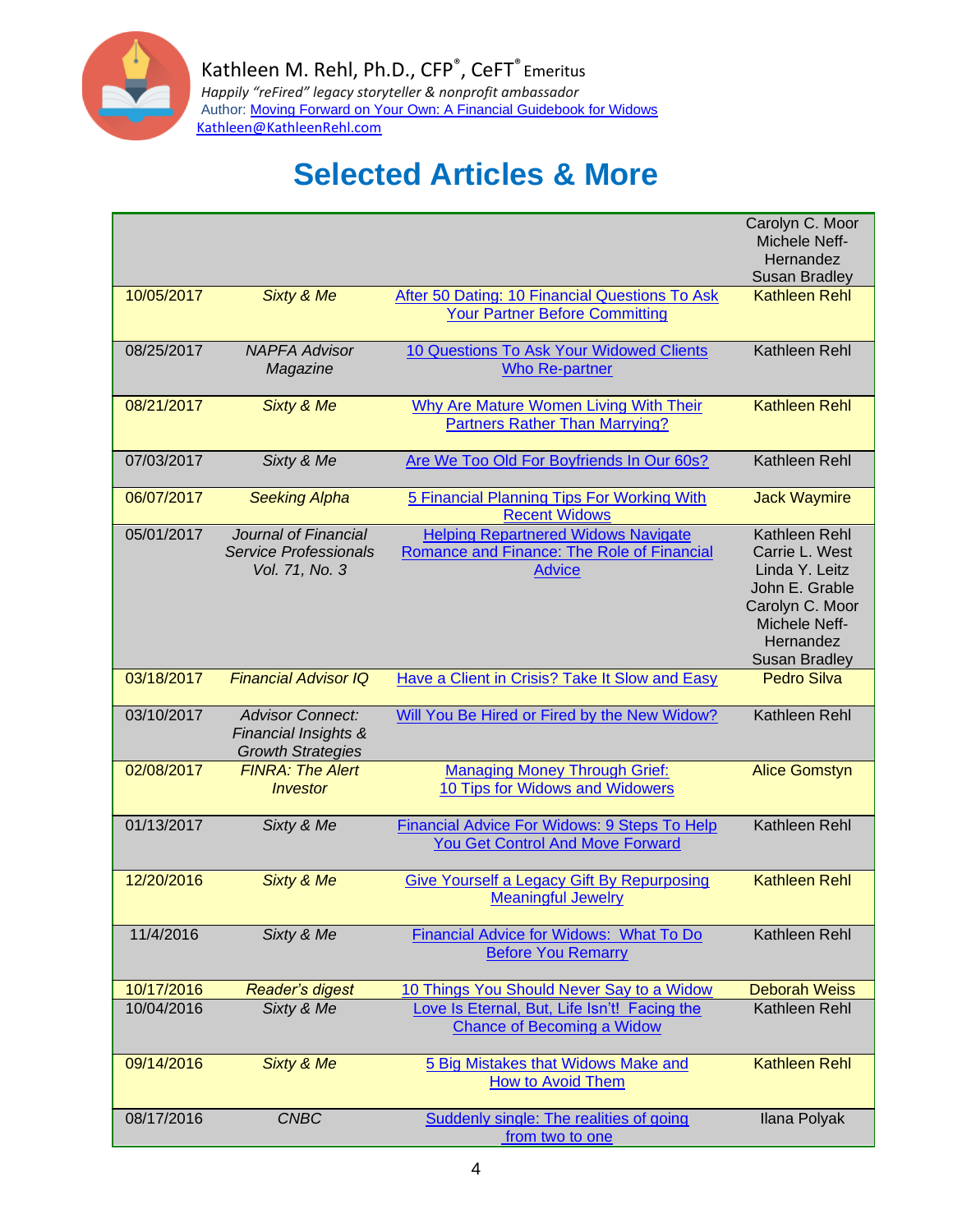

| 06/20/2016 |                                       |                                                                   |                                           |
|------------|---------------------------------------|-------------------------------------------------------------------|-------------------------------------------|
|            | <b>Next Avenue</b>                    | I Planned for Life as a Widow, But                                | <b>Ellen Uzelac</b>                       |
|            |                                       | <b>Got a Lot Wrong</b>                                            |                                           |
|            |                                       |                                                                   |                                           |
| 04/29/2016 | Tampa Bay Times                       | Why are more Baby Boomers who can afford to                       | Susan Taylor                              |
|            |                                       | buy a home renting instead?                                       | <b>Martin</b>                             |
|            |                                       |                                                                   |                                           |
| 04/23/2016 | <b>Sentinel Online</b>                | Expert offers story, advice on widowhood                          | <b>Judy Bryan</b>                         |
|            |                                       |                                                                   |                                           |
| 01/13/2016 | CBS & Fox News:                       | <b>Preparing Women For Financial Life After The</b>               | Shawn Loging                              |
|            | <b>KEYC Mankato</b>                   | <b>Death Of Their Spouse</b>                                      |                                           |
|            | <b>Journal of Financial</b>           |                                                                   | <b>Kathleen Rehl</b>                      |
| 01/05/2016 | <b>Service Professionals</b>          | <b>Widows' Voices: The Value of Financial</b>                     | <b>Carolyn Moor</b><br><b>Linda Leitz</b> |
|            | Vol. 70, No. 1                        | Planning                                                          | <b>John Grable</b>                        |
| 10/28/2015 | pp.53-60<br><b>Financial Planning</b> | <b>Ensuring Success When Switching to a Flat</b>                  | Carolyn                                   |
|            |                                       | <b>Retainer Fee Model</b>                                         | McClanahan                                |
| 10/05/2015 | <b>Financial Advisor IQ</b>           | <b>Keeping Widows from Leaving Calls for a</b>                    | R.A. Monroe                               |
|            |                                       | <b>Delicate Dance</b>                                             |                                           |
|            |                                       |                                                                   |                                           |
| 9/28/2015  | <b>Investment Advisor</b>             | <b>Marketing Tips of the Trade</b>                                | Olivia Mellan                             |
|            |                                       |                                                                   |                                           |
| 08/10/2015 | Bankrate.com                          | A guide for widows on how to manage money                         | <b>Julie Landry</b>                       |
|            |                                       |                                                                   | Laviolette                                |
|            |                                       |                                                                   |                                           |
| 07/27/2015 | Susan's Women's                       | A Widow's Memoir Moment                                           | Kathleen Rehl                             |
|            | <b>Writing Circle blog</b>            |                                                                   |                                           |
|            |                                       |                                                                   |                                           |
| 07/20/2015 | <b>The Chautauquan</b>                | Rehl to advise widows about financial transition                  | <b>Deborah Trefts</b>                     |
|            | Daily                                 |                                                                   |                                           |
| 07/18/2015 | <b>New Haven Register</b>             | DOLLARS & SENSE: A little support goes a                          | <b>John Fitts</b>                         |
|            |                                       | long way                                                          |                                           |
| 05/15/2015 | <b>Investment News</b>                | How to Talk to Clients Who Have Just Been                         | <b>Kathleen Rehl</b>                      |
|            |                                       | <b>Widowed</b>                                                    |                                           |
|            |                                       |                                                                   |                                           |
| 04/03/2015 | Sudden Money                          | <b>Sharing Your Story, Values, Wealth, and</b>                    | Kathleen Rehl                             |
|            | Institute - SMI Blog                  | <b>Aspirations for Future Generations</b>                         |                                           |
|            |                                       |                                                                   |                                           |
| 03/24/2015 | <b>Sudden Money</b>                   | <b>On Hosting Events for Widows</b>                               | <b>Kathleen Rehl</b>                      |
|            | <b>Institute - SMI Blog</b>           |                                                                   |                                           |
| 12/01/2014 | <b>Broker World</b>                   | How to Help Your Widowed Clients Make Wise                        | Kathleen Rehl                             |
|            | Magazine                              | <b>Decisions with Life Insurance Benefits</b>                     |                                           |
|            |                                       |                                                                   |                                           |
| 11/05/2014 | JournalTimes.com                      | <b>Retirement Income for Surviving Spouses</b>                    | <b>Justus Morgan</b>                      |
|            |                                       |                                                                   |                                           |
| 10/27/2014 | Sudden Money                          | A Tool To Use With Your Widowed Clients                           | Kathleen Rehl                             |
|            | Institute - SMI Blog                  |                                                                   |                                           |
| 10/01/2014 | <b>ACP Financial Focus</b>            | <b>Recommendations for Recent Widows</b>                          | <b>Kathleen Rehl</b>                      |
| 10/01/2014 | <b>Broker World</b>                   |                                                                   | Kathleen Rehl                             |
|            |                                       | <b>Three Tips on What to Say to Your Widowed</b><br><b>Client</b> |                                           |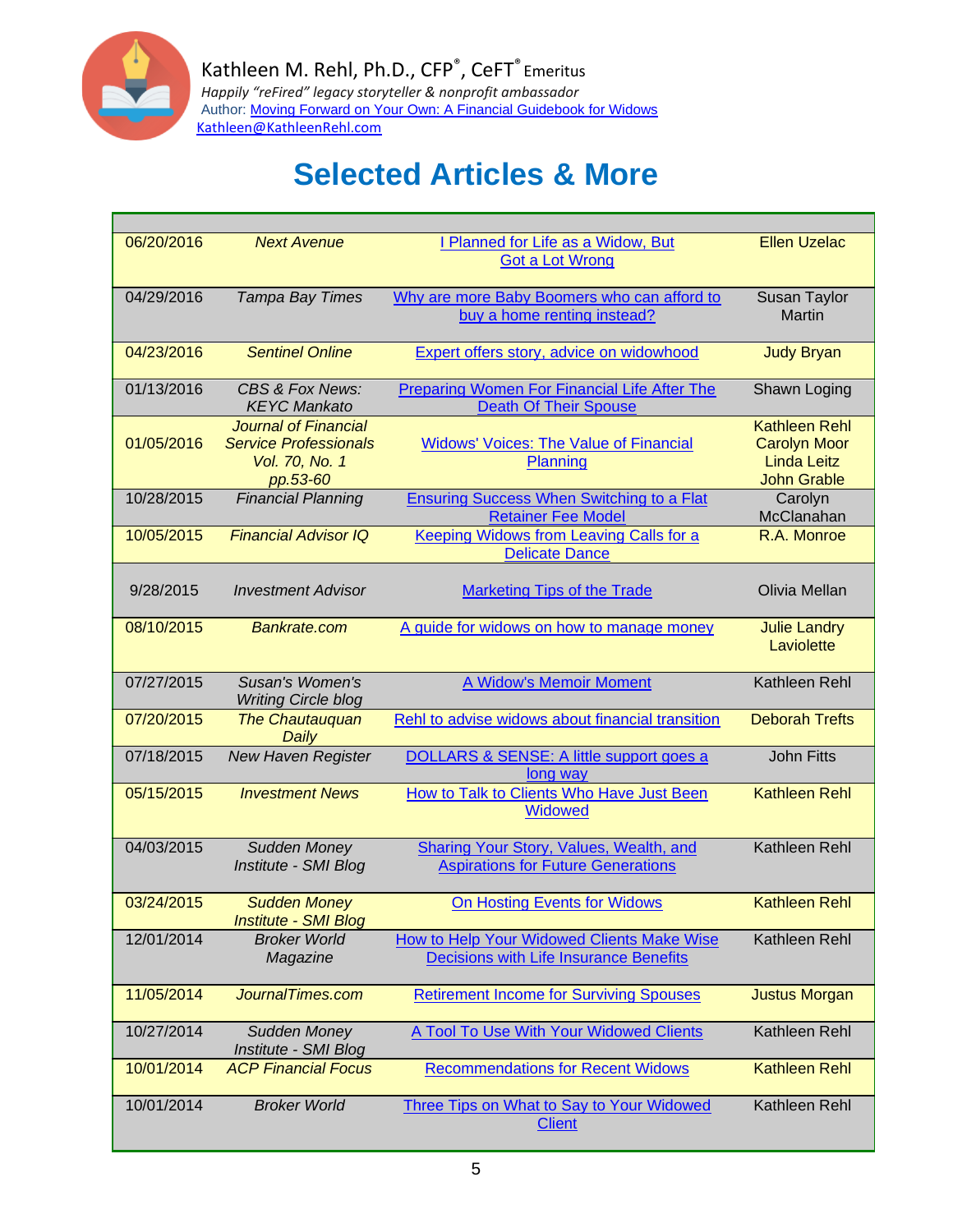

| 10/10/2014                           | <b>Wall Street Journal</b>           | Wealth Adviser: Are You Guilty of 'Due-<br><b>Diligence Lite' on Funds?</b>           | <b>Kevin Noblet</b>               |
|--------------------------------------|--------------------------------------|---------------------------------------------------------------------------------------|-----------------------------------|
| 09/09/2014                           | <b>Wall Street Journal</b>           | A 'Financial Retreat' for a Widow                                                     | <b>Austin Kilham</b>              |
| 08/17/2014                           | <b>Investment News</b>               | <b>Advising Women Through Transitions</b>                                             | <b>Staff</b>                      |
| 08/03/2014                           | The Chautauquan<br>Daily             | Rehl to Advise Widows On Emotional And<br><b>Financial Transitions</b>                | <b>Deborah Trefts</b>             |
| 07/23/2014                           | <b>Investment News</b>               | Advisers Need to be Nurturers When Helping a<br><b>Woman Through Life Changes</b>     | <b>Alessandra Malito</b>          |
| 07/10/2014                           | <b>CNBC</b>                          | <b>Widows: Don't Let Grief Cloud Financial</b><br><b>Judgment</b>                     | Ilana Polyak                      |
| <b>Summer</b><br>2014                | <b>Woodbury</b><br><b>Connection</b> | 6 Tips for Working with New Widows                                                    | <b>Kathleen Rehl</b>              |
| 06/17/2014                           | <b>Blueleaf</b>                      | What to Say [and NOT Say] to a Grieving<br><b>Widowed Client</b>                      | Kathleen Rehl                     |
| 05/30/2014                           | <b>Miami Herald</b>                  | <b>When Husband Dies, Widows Must Deal</b><br>with Grief And Finances                 | <b>Julie Landry</b><br>Laviolette |
| 05/12/2014                           | <b>Blueleaf</b>                      | Faced with This Unpredictable Client Moment,<br>Pause and Don't Talk About the Market | Kathleen Rehl                     |
| 04/28/2104                           | <b>Research Magazine</b>             | <b>Grieving Clients, Sensitive Advisors</b>                                           | <b>Ellen Uzelac</b>               |
| 04/15/2014                           | <b>CNBC</b>                          | From Grief TO Growth and Beyond, A Widow<br><b>Can Lead A Rewarding Life</b>          | Kathleen Rehl                     |
| 04/20/2014                           | <b>CNBC</b>                          | After Grief, New Widows Must Reevaluate<br><b>Finances</b>                            | <b>Kathleen Rehl</b>              |
| 04/10/2014                           | <b>CNBC</b>                          | <b>New Widows Take Stock of Finances</b>                                              | Kathleen Rehl                     |
| 03/18/2014                           | <b>CNBC</b>                          | What do Women Want?<br><b>Financial Advisors Who Get It</b>                           | <b>Kelley Holland</b>             |
| 02/24/2014<br>(March print<br>issue) | <b>Investment Advisor</b>            | <b>Working with Widows</b><br>$-8-$<br>Learning More About Working with Widows        | Olivia Mellan                     |
| 02/07/2014                           | <b>Citizen-Times.com</b>             | <b>Widows Need Financial Education</b>                                                | <b>Al Davis</b>                   |
| 01/21/2014                           | Financial Advisor IQ                 | <b>Office Decor Is More Important</b><br><b>Than You Think</b>                        | Miriam Rozen                      |
| 01/16/2104                           | MoneyNews.com                        | Senior Scams Hit Victims with \$2.9 Billion in<br><b>Annual Losses</b>                | <b>Michelle Smith</b>             |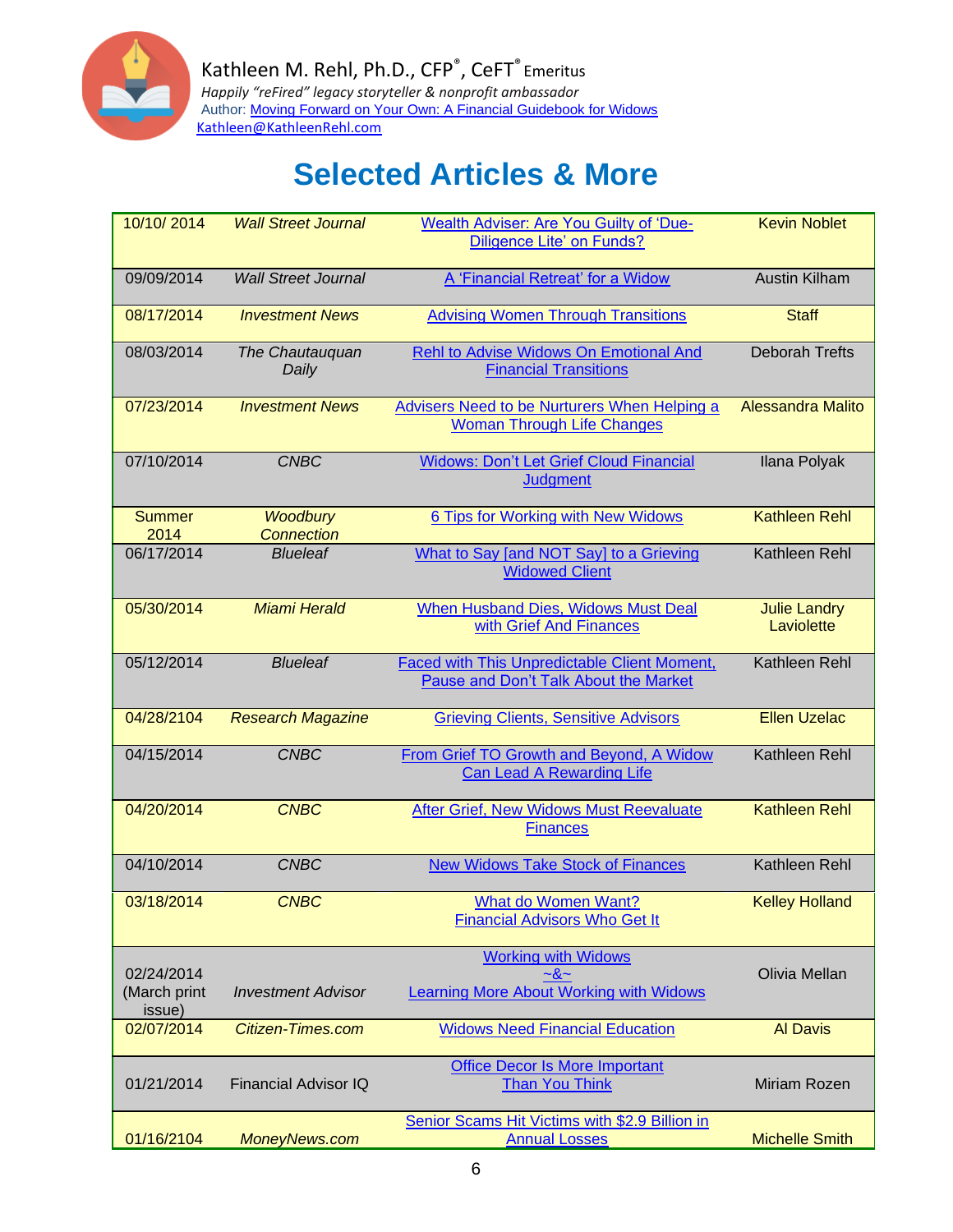

| 01/12/2014 | Tampa Tribune                                       | Widowed Financial Planner Offers Workshop In<br><b>Brandon</b>                              | <b>Barbara Routen</b> |
|------------|-----------------------------------------------------|---------------------------------------------------------------------------------------------|-----------------------|
| 01/12/2014 | <b>Tampa Tribune</b>                                | <b>Speaker's Concern for Widows</b><br>Started On 9/11                                      | <b>Barbara Routen</b> |
| 01/04/2014 | <b>CNBC</b>                                         | <b>More Financial Fraudsters are Targeting</b><br><b>Seniors</b>                            | Kelley Holland        |
| 12/01/2013 | Inside Information                                  | <b>Planning In Widowhood</b>                                                                | <b>Bob Veres</b>      |
| 12/01/2013 | <b>Financial Planning</b><br>magazine & web         | 7 Financial Advisors With Great Side Gigs                                                   | <b>Staff</b>          |
| 11/01/2013 | Gather-national<br>magazine of Women<br>of the ELCA | <b>Advice for New Widows</b>                                                                | <b>Kathleen Rehl</b>  |
| 10/01/2013 | <b>Wall Street Journal</b>                          | <b>Wealth Adviser: Helping Federal Employees</b><br><b>Cinch the Belt Another Notch</b>     |                       |
| 09/30/2013 | <b>CNBC</b>                                         | <b>Expert Offers Financial Advice For the Recently</b><br><b>Widowed</b>                    | <b>Kathleen Rehl</b>  |
| 06/20/2013 | <b>Investment News</b>                              | 15 Transformational Advisers: Harold Evensky<br>& Deena Katz                                | Jeff Benjamin         |
| 06/01/2013 | <b>Investment News</b>                              | An Unconventional Exit From the Business                                                    | <b>Liz Skinner</b>    |
| 06/01/2013 | <b>Mindful Money</b><br>Magazine (IPad app)         | Kathleen M. Rehl Ph.D., CFP® speaks at a<br><b>Workshop for Widows, Wives &amp; Friends</b> | Fern Alix<br>LaRocca  |
| 05/28/2013 | <b>Reuters</b>                                      | <b>Widows and Divorcees Put Money In Motion</b>                                             | <b>Beth Pinsker</b>   |
| 05/17/2013 | The Forum of Fargo-<br>Moorhead                     | A Vulnerable Time: Widows Need to Guard<br><b>Against 'Financial Wolves'</b>                | <b>Staff</b>          |
| 04/11/2013 | Lake Oswego Review                                  | <b>Finding The Right Way For Widows</b>                                                     | <b>Staff</b>          |
| 02/19/2013 | <b>Advisor Perspective</b>                          | <b>Six Recommendations for Working with</b><br><b>Widows</b>                                | Kathleen Rehl         |
| 02/09/2013 | <b>USA Today</b>                                    | MoneyWatch: Better to Rent Or To Sell A<br>House?                                           | <b>Kathleen Rehl</b>  |
| 01/23/2013 | Florida Today                                       | Mary Baldwin: New Widow Overwhelmed by<br><b>Financial Decisions</b>                        | <b>Mary Baldwin</b>   |
| 01/01/2013 | <b>Spacecoast</b><br>Living.com                     | <b>Suddenly Single. Now What?</b>                                                           | Robert J. Rall        |
| 01/01/2013 | <b>ACP Financial Focus</b>                          | <b>Put Your Gratitude Into Action</b>                                                       | Kathleen Rehl         |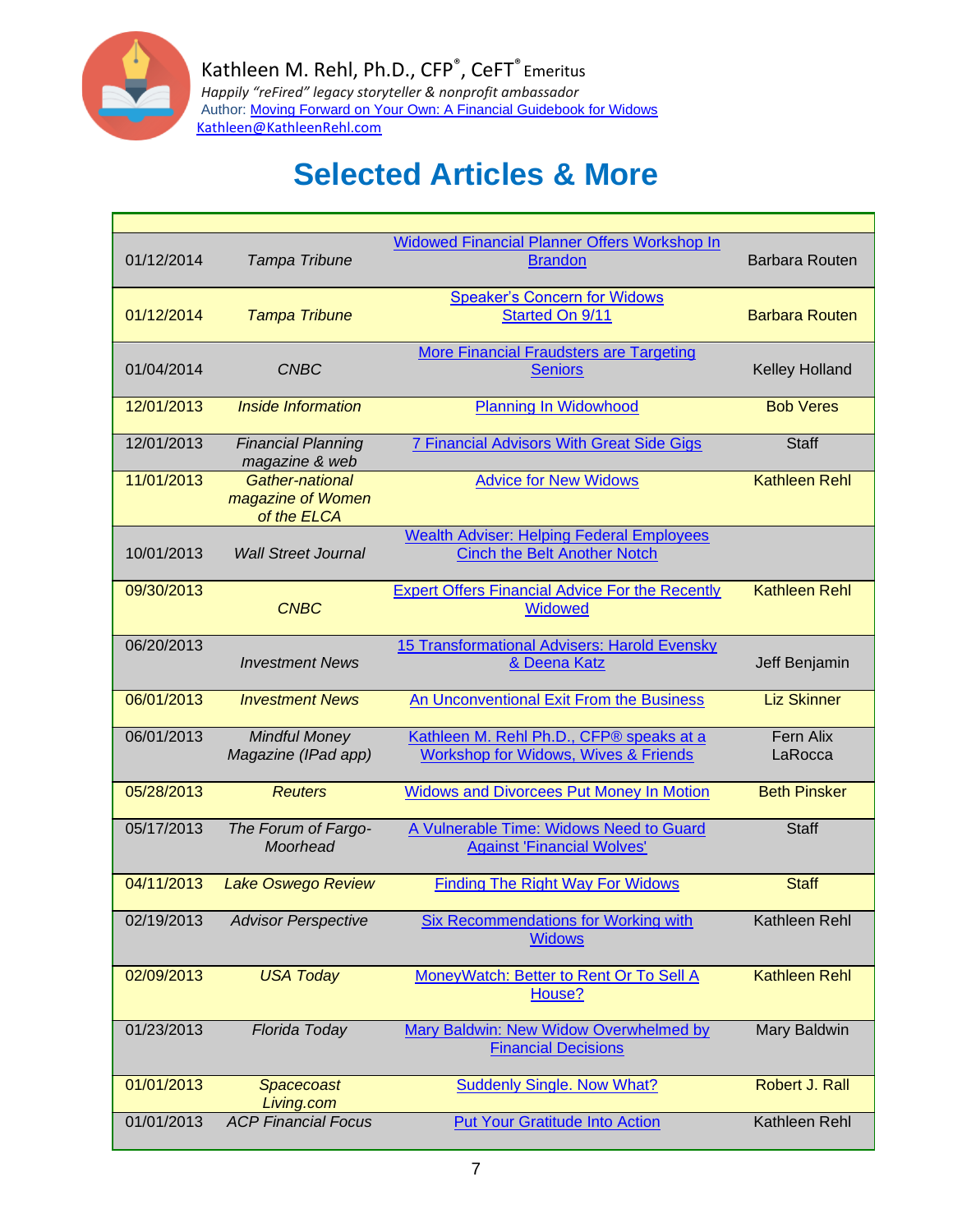

| 11/01/2012       | <b>NAPFA Advisor</b><br>Magazine                                           | <b>Practical Points in Serving Widows</b>                                            | <b>Kathleen Rehl</b>         |
|------------------|----------------------------------------------------------------------------|--------------------------------------------------------------------------------------|------------------------------|
| <b>Fall 2012</b> | Ft. Leonard Wood<br><b>Survivor Outreach</b><br><b>Services Newsletter</b> | <b>Financial Information for Survivors</b><br>Page 3                                 | <b>Staff</b>                 |
| 08/01/2012       | <b>Army Survivor</b><br><b>Outreach Services</b><br><b>Newsletter</b>      | <b>Mark Her Words</b><br>Pages 4-7                                                   | <b>Mark Dunlop</b>           |
| 06/21/2012       | <b>Think Advisor</b>                                                       | Divorcees, Widows Use Advisors More<br><b>Than Men</b>                               | Joyce Hanson                 |
| 06/01/2012       | <b>ACP Financial Focus</b>                                                 | "Magical Thinking" Isn't a Plan                                                      | <b>Kathleen Rehl</b>         |
| 05/18/2012       | Financial Advisor a<br>blog by Dow Jones                                   | How to Get A Wife Interested In Investing                                            | <b>Staff</b>                 |
| 05/07/2012       | <b>The Wall Street</b><br><b>Journal</b>                                   | <b>Five Mistakes You May Be Making</b>                                               | <b>Veronica Dagher</b>       |
| 03/13/2012       | onwallstreet.com                                                           | <b>Women Advisors Forum: Ways Wealth</b><br><b>Managers Can Work with Widows</b>     | <b>Staff</b>                 |
| 01/15/2012       | <b>Bottom Line Personal</b>                                                | After a Spouse Dies Important Financial<br><b>Steps to Take Right Away</b>           | <b>Kathleen Rehl</b>         |
| 12/31/2011       | The New York Times                                                         | Footsteps to Follow in the Coming Year                                               | Ron Lieber                   |
| 12/23/2011       | <b>Marotta on Money</b>                                                    | Helping Widows Move Forward On Their Own                                             | David John<br><b>Marotta</b> |
| 11/25/2011       | <b>Investment News</b>                                                     | What Worries Advisers As We Enter 2012                                               | <b>Fred Gabriel</b>          |
| 10/17/2011       | <b>The Vanguard Group</b>                                                  | A Widow's Guide To Financial Decisions                                               | <b>Staff</b>                 |
| 10/12/2011       | A Dow Jones<br><b>Newswires Column</b>                                     | <b>Listening First is Key With Widows</b>                                            | <b>Staff</b>                 |
| 10/11/2011       | <b>Pocono Record</b>                                                       | 5 Financial Rules for Grieving Spouses                                               | <b>Erin Baehr</b>            |
| 10/02/2011       | <b>Investment News</b>                                                     | <b>Patience Is Key When Working With Widows</b>                                      | Jim Pavia                    |
| 10/01/2011       | <b>Senior Market</b><br><b>Advisor</b>                                     | <b>Estate Planning for Senior Women</b>                                              | <b>Staff</b>                 |
| 09/25/2011       | St. Petersburg Times                                                       | Financial Planner's Own Experience Helps Her<br><b>Guide Widows In Money Matters</b> | Susan Taylor<br>Martin       |
| 09/19/2011       | <b>The Wall Street</b><br><b>Journal</b>                                   | Aloneand Confused                                                                    | <b>Veronica Dagher</b>       |
| 09/04/2011       | <b>Investment News</b>                                                     | A Passion for Working with Widows                                                    | Jeff Benjamin                |
| 09/03/2011       | <b>The New York Times</b>                                                  | For the Recently Widowed, Some Big Financial<br><b>Pitfalls to Avoid</b>             | <b>Ron Lieber</b>            |